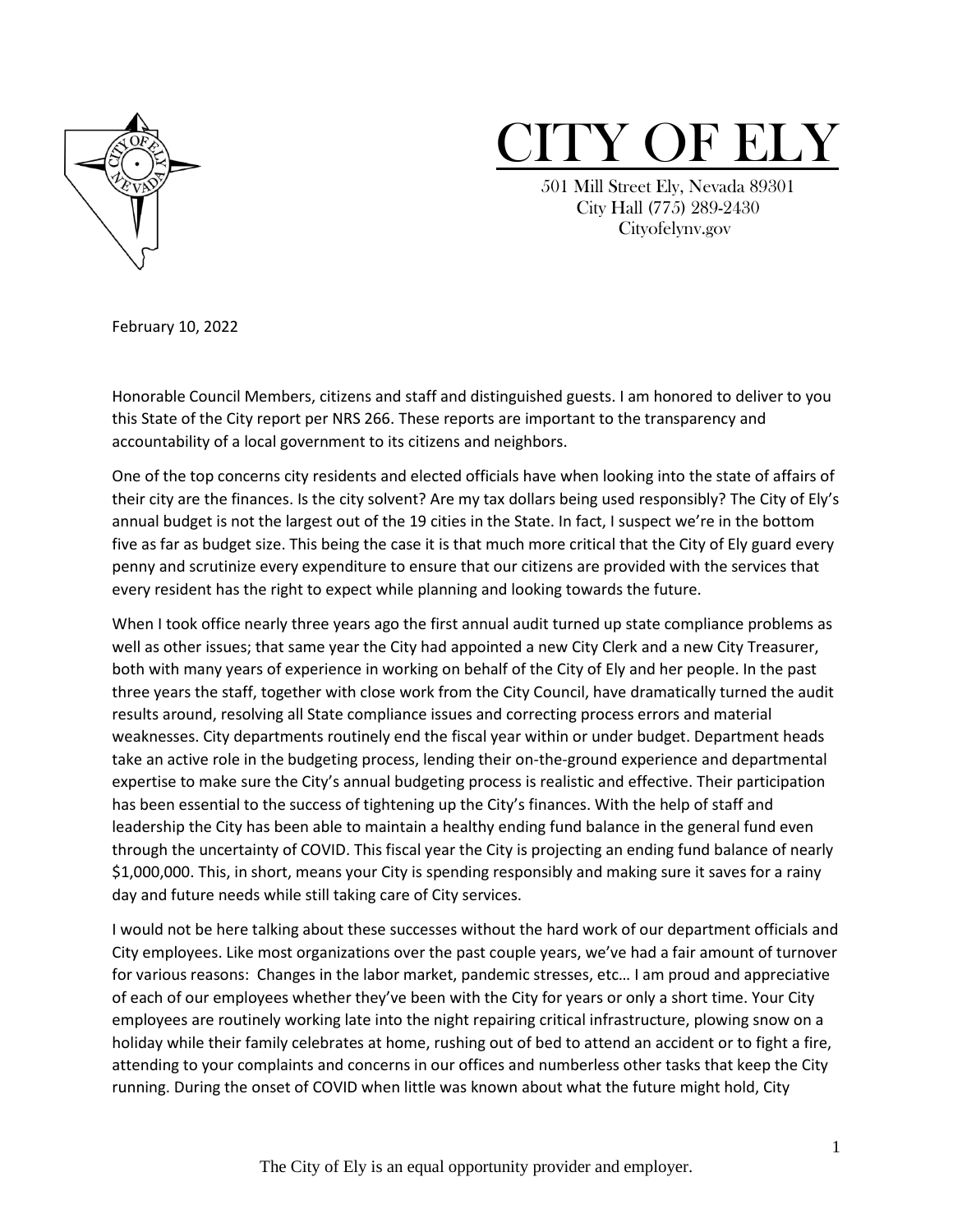employees took a substantial pay cut in order to make sure the City was financially prepared for the feared but unknown. I'm pleased to report that the pay cut was only temporary and that we've been able to make that up to the employees and more with funds from the American Rescue Plan Act. When many workers were sent home to work in safety, the City employees stayed on the job, often putting themselves in harms way to care for the sick and injured of our community and to make sure that critical infrastructure and processes of government kept functioning.

In addition to being responsible with the finances of the City, City leadership has been proactive in assisting where possible during these pandemic years. COVID has been with us for a significant portion of the last three years. It has caused disruptions to our lives, families, and community in ways we could not have imagined. I applaud the Council's proactive measures to assist our community through these trying times. In the past three years the City of Ely has issued thirteen low interest business loans from the City's Redevelopment Fund and Revolving Loan Fund. Thirty-five grants have been issued to businesses that the State had ordered closed as non-essential. In all, nearly \$450,000 was distributed to the Ely business community from various sources.

Additionally, funds that were distributed by the Federal Government have been employed assisting local non-profits such as our local Ministerial Association food bank which also helps to put on the community holiday dinners, the CACHE program to feed local children, the Boys and Girls Club, Magic Carpet Preschool, and others.

The City has been able to update many of the tools our Fire Department and EMS staff use as well as to make sure they are stocked with needed supplies. Additional funds have been made available to our essential Volunteer Fire Department to be used as they see fit for equipment, training, and member support. The City Fire Department could not function without the selfless service to our community by the members of the Ely Volunteer Fire Department.

Federal funds have also been used to update the City's website and online services, as well as for the use of Zoom for City Council and other meetings. In the near future these funds will also be used to update the City's communications and online connectivity infrastructure, bringing the City's tools and processes on par with current technologies.

In the coming months and years, we plan to employ these federal dollars on tourism endeavors as well as water/sewer improvements, bringing better broadband to our area and other worthy community initiatives.

Realizing that our annual budget would be insufficient for all our City's needed improvement, the City of Ely continues to work with our lobbying firm and the Nevada League of Cities, as well as our State and Federal representatives to secure outside funding for projects such as park improvements, infrastructure updates and repairs, Broadband improvements, housing availability, the completion of the State's highway and storm drain project, and many other projects and programs to invest in the facilities and economy of our area.

I firmly believe that for the City to be successful we need to cultivate good working relationships with other entities in our community as well as with the State and Federal government. In the past three years I am pleased to report on the close and cooperative relationship that the City of Ely has been able to maintain with White Pine County. The City and County have, and continue to, cooperate closely on a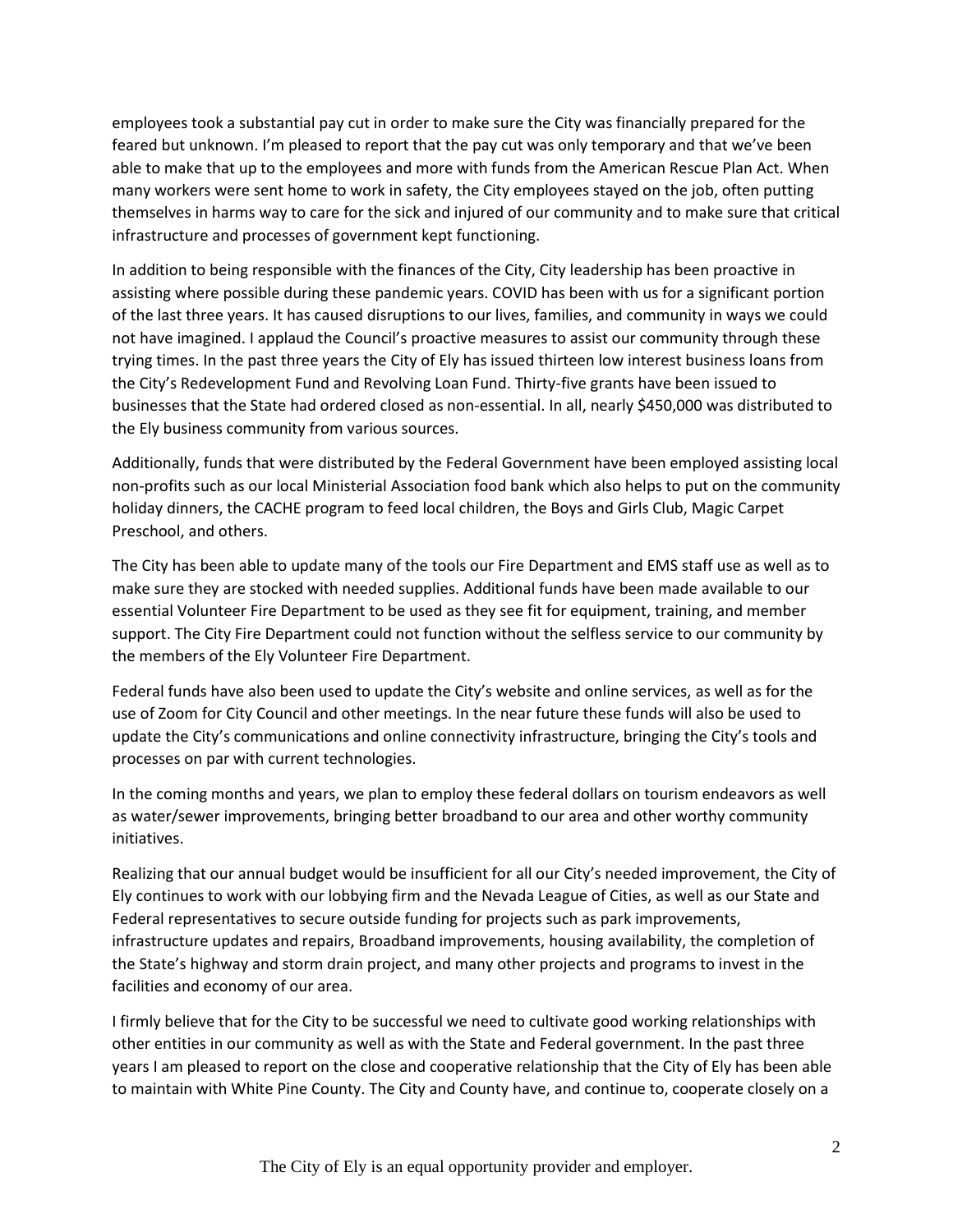number of shared departments and endeavors. The City of Ely has been able to provide Fire and Emergency Medical Services to areas of the County in support of the County's own volunteer Fire/EMS organizations. The City of Ely has had a successful arrangement for many years for police protection with the White Pine County Sheriff's Office. The City of Ely has been able to provide the County with building inspection services and Animal Control services. For a number of years the City and County Road Departments have been able to pool resources, together with help from the Regional Transportation Commission, to jointly complete larger projects in the City of Ely and in White Pine County. The City and County have been able to successfully work together these past three years on tax agreements, a joint election agreement, the joint Regional Planning Commission, utility agreements, grant submissions and many other items large and small; their willingness to sit down with the City of Ely and adjust and tweak these arrangements as needed has made these shared services successful and have benefited taxpayers across the City and County as a whole with better services as well as cost savings.

As outlined in a statement made a few months ago, I am pleased that the City of Ely was able to donate property that the new White Pine County Justice Center now sits on, thereby enabling them to secure needed funding. Consolidating the location for all court services in our area, municipal, justice, juvenile and district, I believe will be a great convenience for the people of Ely and White Pine County for years to come. I have been up to the new facilities for our municipal court and am very impressed with the new location. I have been even more impressed at the job our municipal court and staff have been doing. Conducting court proceedings during this pandemic has truly been no easy task. Working with our City Attorney, the municipal court has been able to clear case backlogs and resolve the matters brought before it in a respectful and efficient manner. We are fortunate to have such professional and dedicated public servants working in our municipal court.

To assist our hard working City staff in doing the best work they can with the limited help and resources at their disposal, it is vitally important that we provide them with the best tools possible.

Our building department has been making great strides in employing new plan review software and taking more of the review process digital.

I previously mentioned the updated tools and materials we have been providing to our Fire/EMS department.

Animal Control, our department of one dedicated employee, will finally be getting the appropriate licensing and tracking software to help make the animal licensing process more automatic with the aim of getting better widespread compliance with the animal licensing requirements. The new software should be fully implemented by this spring.

Our engineering department has been collecting infrastructure system data using seasonal help to be able to implement a City-wide GIS system that will assist the City in everything from zoning issues to knowing which water line to replace and when. These tools will assist the City now and in the future in making spending decisions based on the best data and facts, ensuring that your tax dollars are spent efficiently and effectively.

A few months ago, a detailed article went out regarding the work being done to improve City streets. The pooling of local resources between the City of Ely, White Pine County and the Regional Transportation Commission has led to the completion of more street maintenance and repair projects